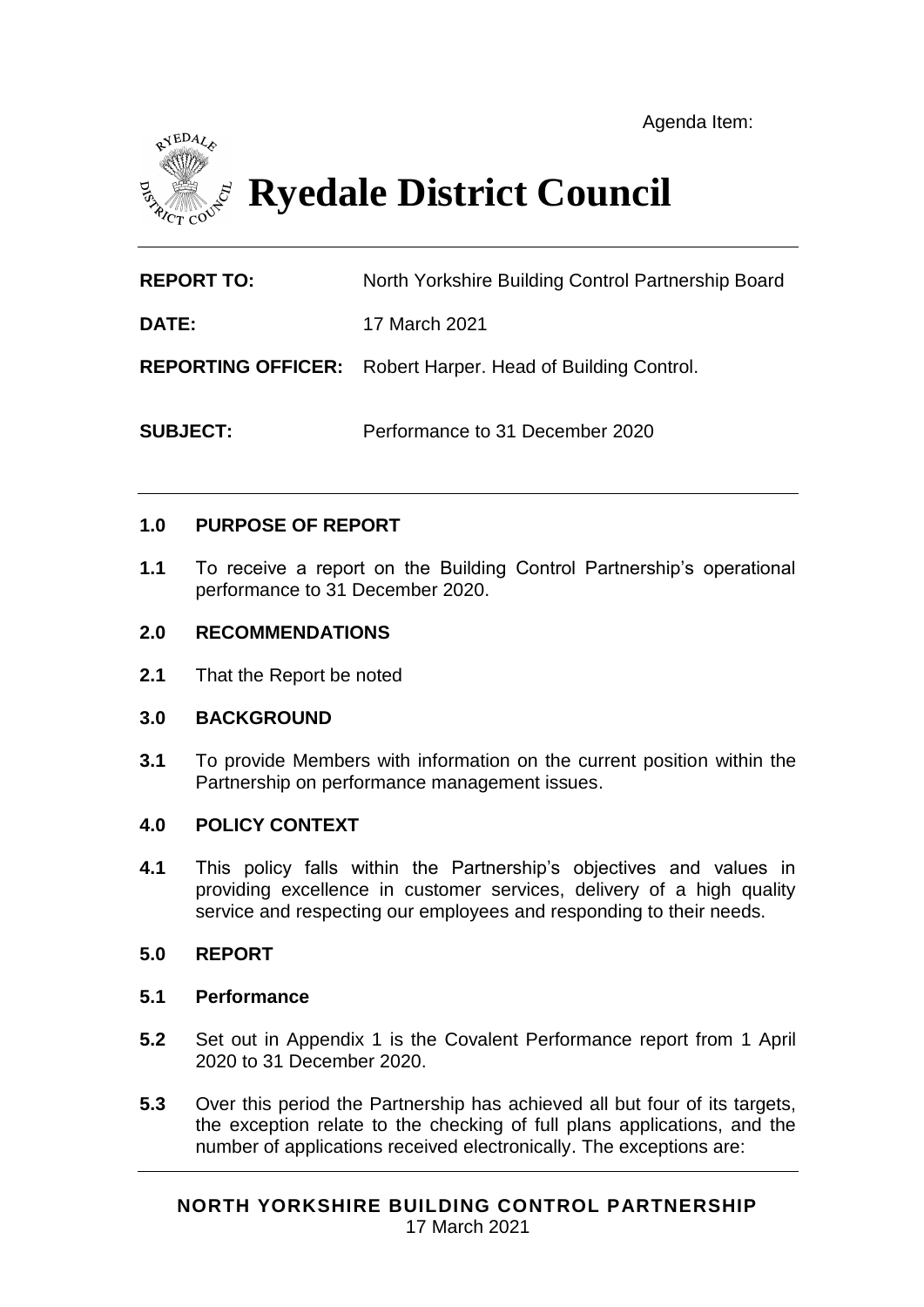- BC1 Percentage of full plans application checked within 10 working days (Average of Q1, Q2 and Q3 - 78%).This is below target mainly due to resources as there is a vacant post during this period. It should be noted that during the first 3 quarters of 2020/21 97% of full plans applications have been checked within 15 working days which does indicate that although there is a slight delay it is not significant and feedback from customers does not highlight this as a major issue. Going forward there will be further pressure on this target as there are two surveyors on maternity leave until Autumn 2021.
- BC 3 Percentage of applications decided within statutory time period (Average of Q1, Q2 and Q3 - 99%). This equates to the occasional application and when investigated they are usually due to the fee being paid by BACS and this information not being evident at the time which does mean that applications can be past their decision time prior to NYBCP being aware it being a valid application. Further work is being done to rectify this weakness.
- BC 4 Percentage of Full Plans applications approved first time (Average of Q1, Q2 and Q3 - 84%). This is slightly below the target of 92% and is very reliant on the responses from agents/architects.
- BC18 Percentage of fee earning applications/notifications submitted electronically. (Average of Q1, Q2 and Q3 - 17%). (See 8.1.1 below for further information.

## **6.0 TRAINING**

- **6.1** The Head of Building Control and Operations Manager will be attending the LABC Conference this year (Postponed until November 2021). This is an informative event and it is hoped that further news will be delivered regarding the review of the building regulations and fire safety being carried out by Dame Judith Hackitt as part of her Building Safer for the Future report
- **6.2** The Operations Manager is attending a formal training course to obtain a Management and Leadership Qualification at Leeds City Collage.
- **6.3** Both Chloe Blakeborough, Building Control Surveyor and Kyle Davies, Building Control Surveyor, have successfully passed their CABE APC Interview and are now full members of CABE.
- **6.4** Elisabetta Bricchetto, Assistant Building Control Surveyor, has now completed the LABC Level 4 Diploma in Public Service Building Control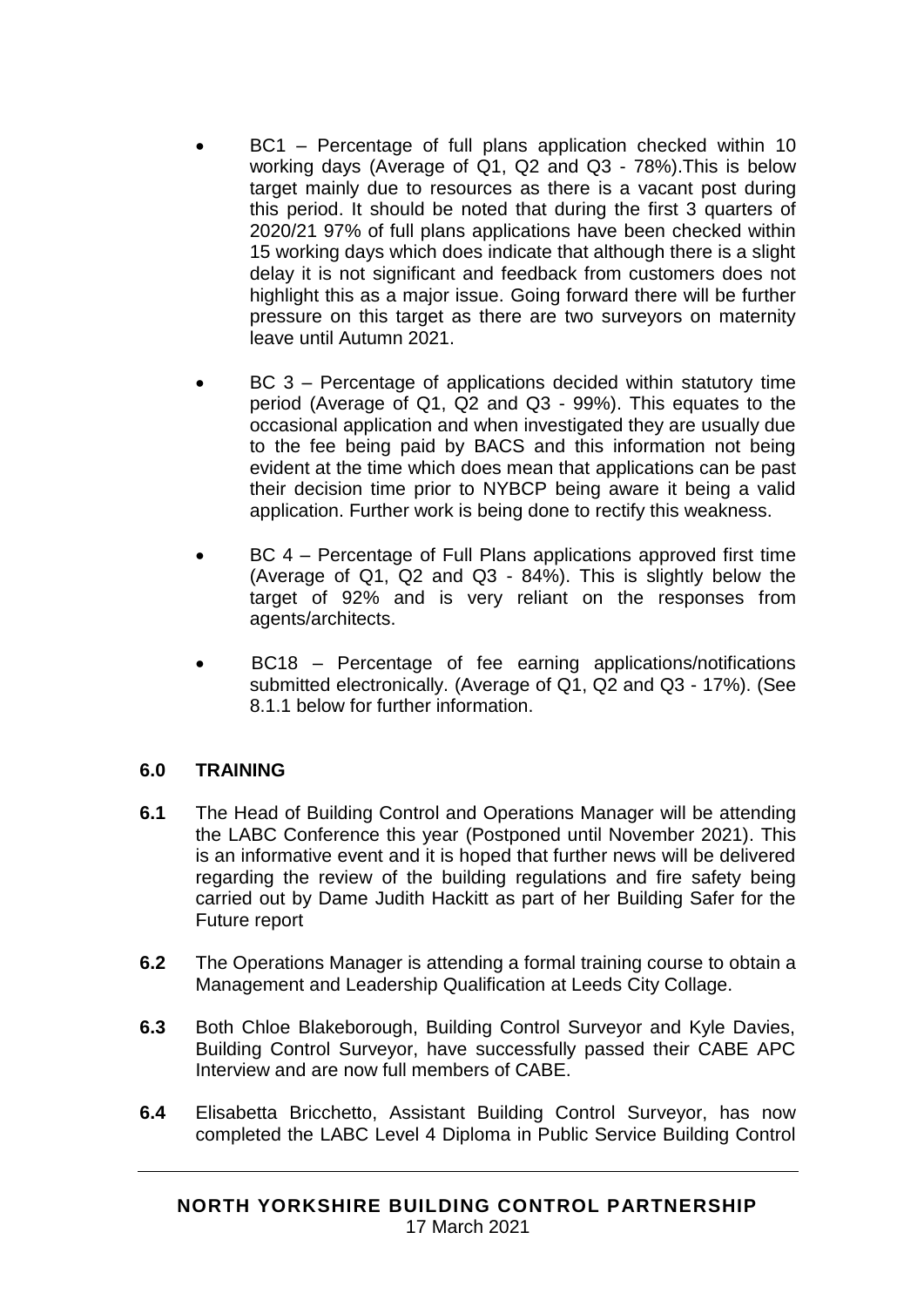Surveying. Although feedback is positive the overall result has not yet been issued as they are going through a validation process by the CIOB.

- **6.5** Tristan Bean, Trainee Building Control Surveyor is attending a formal training course to obtain a HNC in Building Studies which started in September 2020 at Leeds College of Building. This is presently being delivered virtually due to the current Covid-19 situation but it is hoped that this will change to a classroom based course when the situation allows.
- **6.6** Several of the partnerships Assistant Building Control Surveyors and Building Control Surveyors are making good progress in obtaining professional membership.
- **6.7** Karen Herron, Deputy Administration Supervisor, has successfully passed the LABC Level 3 Certificate in Technical Support course with an overall pass mark of 87%.
- **6.8** Maria Podgorski, Administration Supervisor, and Tracy Roach, Administration Officer, are both currently attending an LABC Level 3 Certificate in Technical Support course following the recent successful completion by Karen Herron.
- **6.9** The Partnership will continue to encourage CPD events. CPD events are being arranged by virtual means at the moment until restrictions are lifted to allow face to face events.
- **6.10** All staff are currently progressing with the NYCC E-Learning modules required by Ryedale District Council.

## **7.0 SERVICE USER, AGENT AND STAKEHOLDER SURVEYS**

- **7.1** A copy of the service user survey results for the period 1 April 2020 31 December 2020 is included in Appendix 2 (NYBCP Service User Satisfaction Survey - Q1 - Q2 - Q3 combined). This has also been circulated to all staff for their information as this fantastic outcome is due to their hard work and continued service user focus during a difficult year. The results will also been publicised in the form of a newsletter along with the NYBCP website updated to include some of the customer comments.
- **7.2** A copy of the recent agent survey carried out earlier this year is included in Appendix 3 (NYBCP Agent Survey 2020-21). This again has also been circulated to all staff for their information as the outcome is due to their hard work and continued customer focus. The results will also been publicised in the form of a newsletter along with the NYBCP website updated to include some of the agents comments.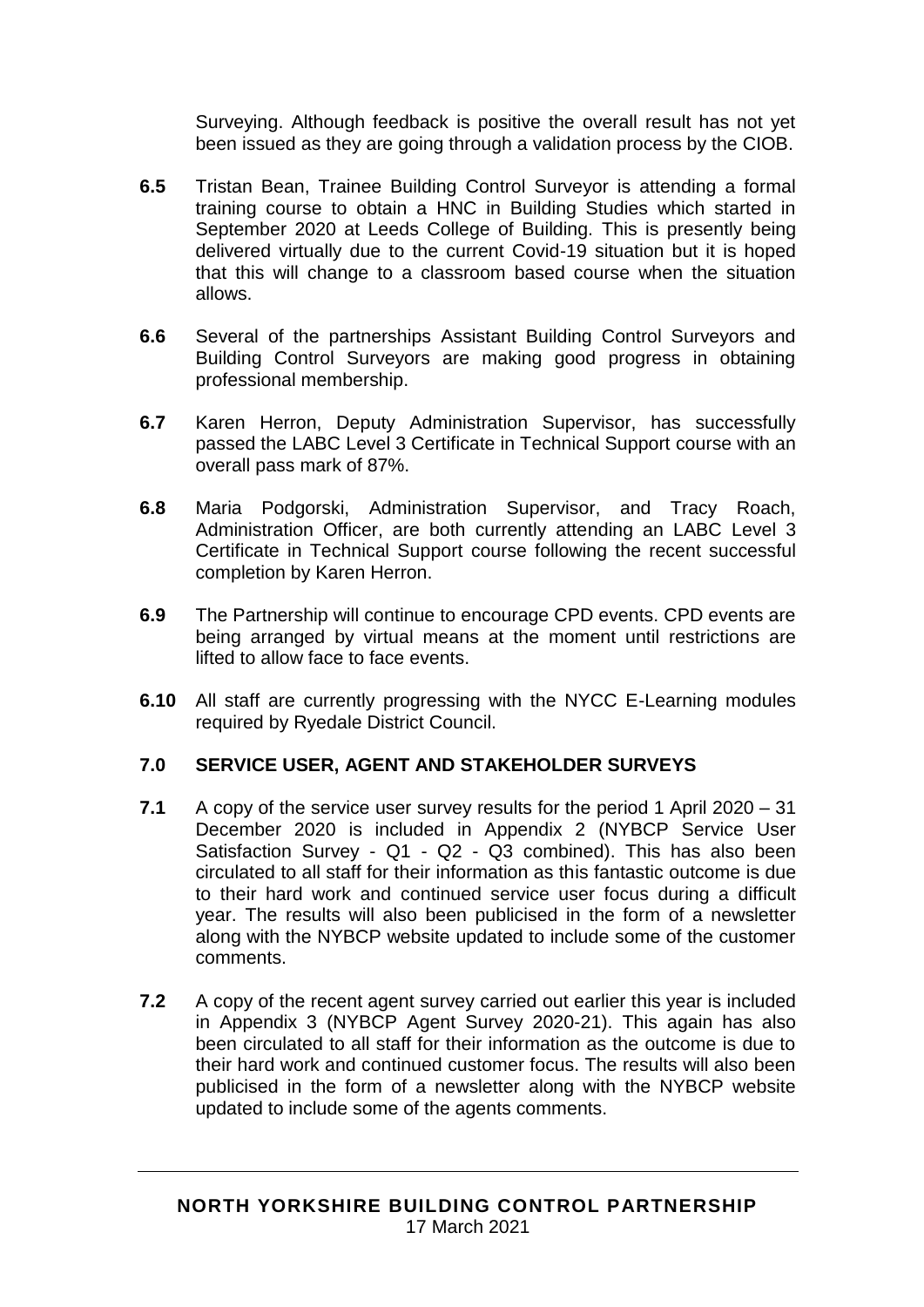**7.3** A copy of the recent Stakeholder survey carried out earlier this year is included in Appendix 4 (NYBCP Stakeholder Survey 2020-21). This again has also been circulated to all staff for their information as the outcome is due to their hard work and continued customer focus. The results will also been publicised in the form of a newsletter along with the NYBCP website updated to include some of the agents comments.

## **8.0 COMPUTER UPGRADE / DEVELOPMENT**

## **8.1** Online submissions

**8.1.1** The Partnerships online product 'iApply' was closed down by Idox at the end of October 2019 which has led to a significant decrease in the number of online application submissions and hence the current target of 52% will not be achievable at the moment. NYBCP are currently working with Idox to explore several proposals, one of which is the Idox integration with Planning Portal. The Partnership sees this as a benefit to our service users as they will be able to apply for both planning and building regulations using the one portal. It is hoped that should this platform be adopted, with encouragement and publicity, there will be an upturn in the number of applications being submitted through an on-line system during the next financial year. Before adopting the system and committing the partnership to the associated costs further investigation work is required to ensure that this will deliver what is expected. Both the Head of Building Control and Administration Supervisor are looking at getting feedback from other similar authorities who have adopted Planning Portal for their building control applications.

## **8.2** Future Upgrades

## **8.2.1** Uniform

Uniform test and live systems have been updated to 10.5.2. The update has resolved some of the issues experienced with the template viewer, which replaced word. NYBCP are currently considering the value of moving to 10.5.3, when the patches have already been applied that cure the bug fixes in the next version. Awaiting feedback from Idox.

## **8.2.2** DMS5

The Partnership is awaiting costs and dates from Idox for moving to DMS5.1. NYBCP have requested further information from them in order to put together a workable implementation plan and are waiting for Idox to carry out a test before moving forward with the update.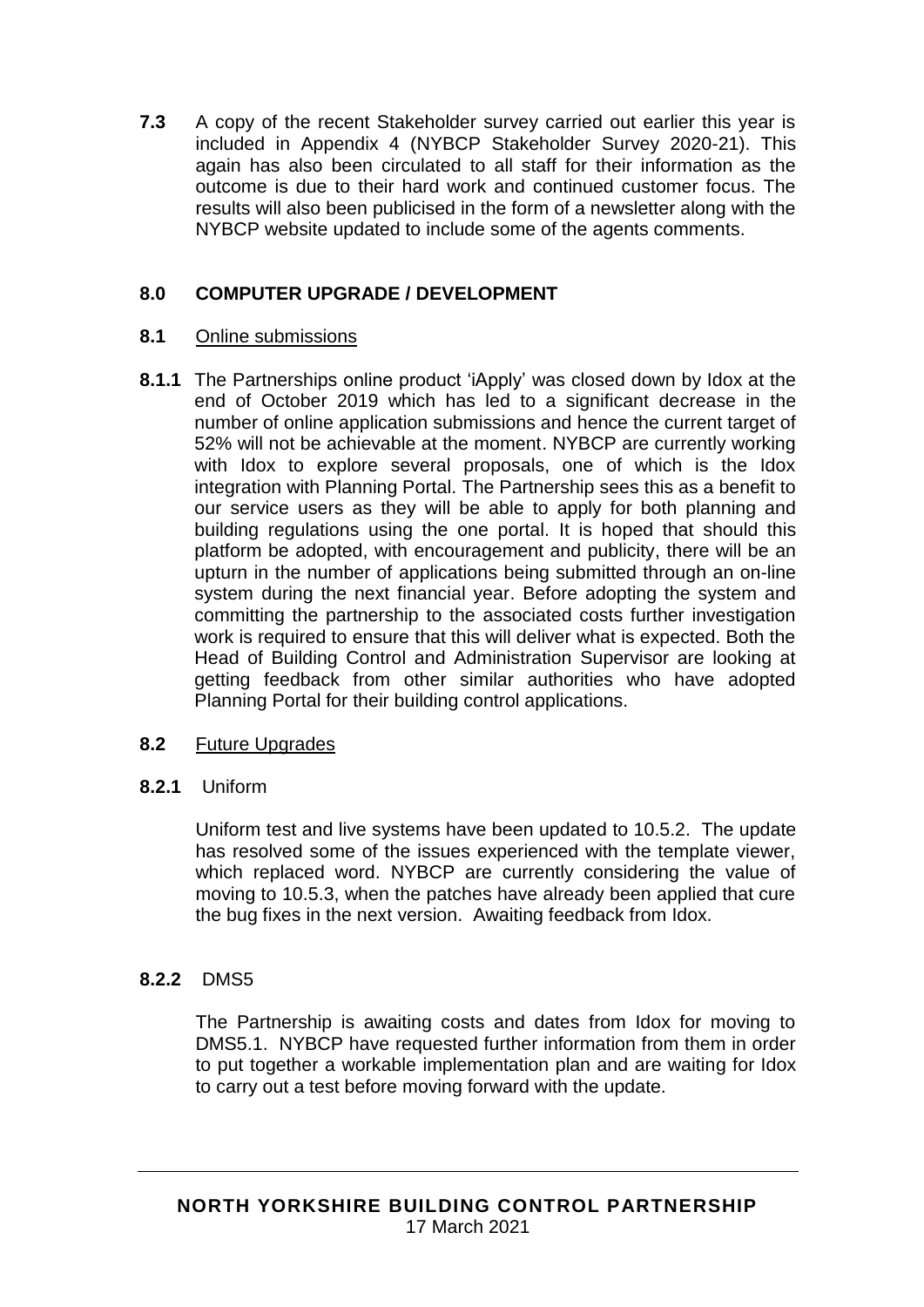#### **8.2.3** Public and Consultee Access

The update was planned for August 2020, however, this did not go ahead as there was an issue for hosted sites. No new date planned. The Partnership have not heard back from Yorkshire Water regarding the offer to provide them with additional training on Consultee Access. NYBCP are currently waiting for Idox to carry out a test before moving forward with the update.

## **8.2.4** GMS Address Database

The GMS address database is currently up to date and issues with uploading files have been resolved. A backlog of street naming and numbering updates are being worked through. Since the last meeting another issue has been experienced preventing the GMS Address Database being updated. This is currently with both Idox and Razorblue to establish whose responsibility it is and rectify the issue. Once done the backlog will be addressed.

#### **8.2.5** Citrix

The new version of Citrix has been rolled out to all users. Razorblue have yet to deploy citrix workspace and in the first instance will deploy to one user and then by group policy to all users.

## **9.0 MARKETING /PROMOTIONS**

**9.1** Over recent months the Partnership has been implementing strategies identified in the Marketing and Communications Plan. These are being monitored and achievements reported to the Board.

## **10.0 LEGAL IMPLICATIONS**

**10.1** There are no legal implications.

## **11.0 RISK ASSESSMENT**

**11.1** By not monitoring its performance against the Business Plan and corporate objectives the Partnership risks service failure and not meeting the expectations of customers and Partner Authorities requirements.

#### **12.0 CONCLUSION**